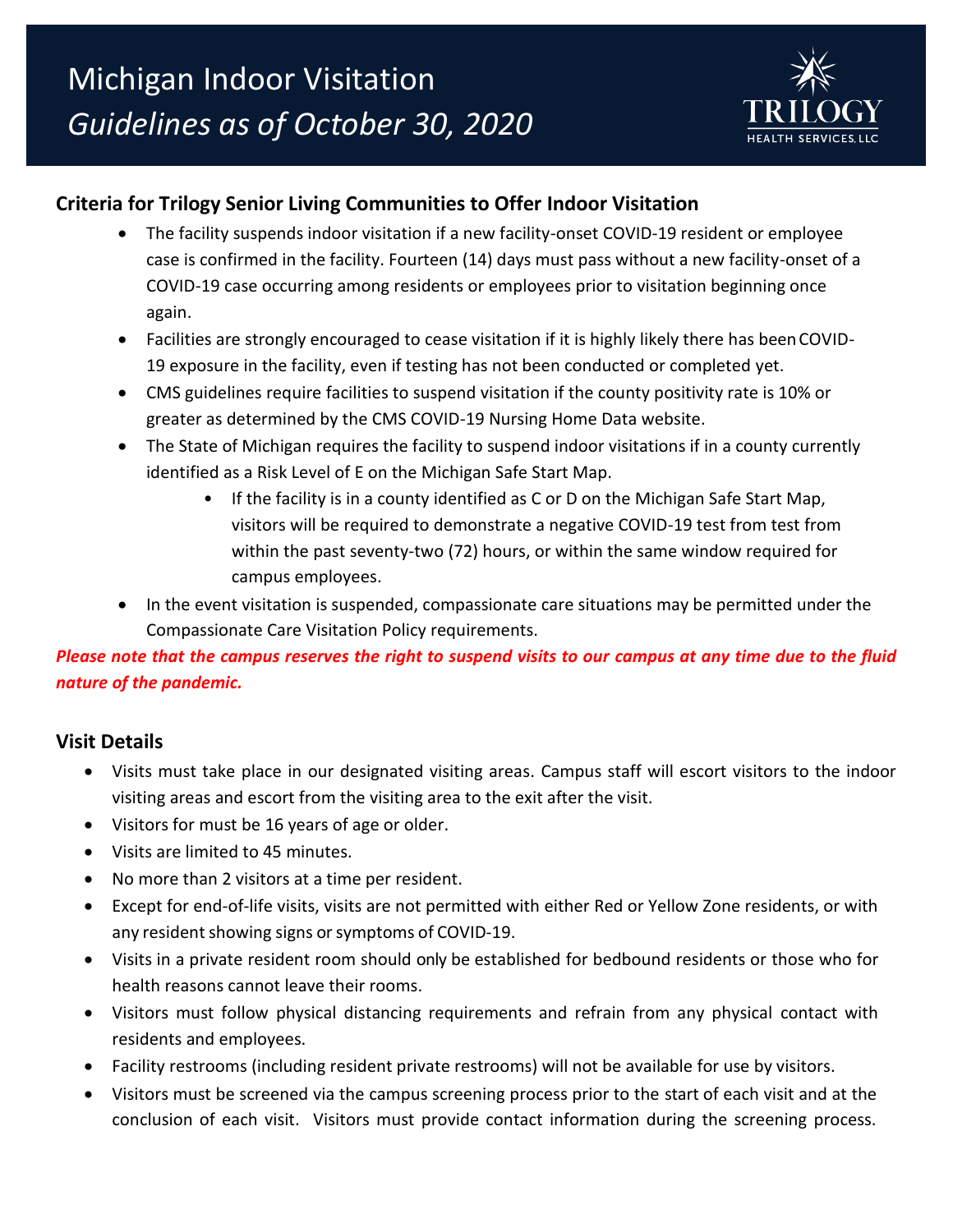Visitors must pass all screening criteria prior to being permitted to visit. **If the facility is in a county identified as C or D on the Michigan Safe Start Map, visitors will be required to demonstrate a negative COVID-19 test from within the past seventy-two (72) hours, or within the same window required for campus employees.**

- The campus will provide all visitors with a surgical or procedural mask upon entering the campus. The visitor must wear the mask appropriately during screening, at all times when inside the campus, and throughout the duration of the visit (indoor or outdoor). Bandanas, cloth masks, or any other mask are not an acceptable mask and will not be permitted for use in the campus or during any visits.
- Residents should wear a face mask, if tolerated, during the visit. Resident masks are provided by the campus.
- Residents who have had COVID-19 and are considered to be "recovered" must no longer require [transmission-based](https://www.cdc.gov/coronavirus/2019-ncov/hcp/disposition-hospitalized-patients.html) precautions in order to be offering visitation.
- The campus must provide alcohol-based hand rub to visitors and demonstrate how to use it appropriately. All visitors must use alcohol-based hand rub prior to the initiation of the visit and at the end of the visit.
- Visitors will be provided educational materials about the risk and spread of COVID-19 during the initial screening process. Educational flyers will be handed out during the initial screening process.
- The screening log must be completed in its entirety including but not limited to, temperature of visitors upon prior to initiation of the visit and at the conclusion of each visit. The resident being visited must be identified on the screening log.
- The screener must log contact information for each visitor. Contact information includes address and phone number.
- Visits must be held in the designated visiting area during the visit.
- Visitors may provide food and beverage to the resident consistent with dietary considerations, but food should not be shared between the residents and visitors during the visit.
- The designated indoor visiting area will be cleaned and disinfected at the end of every visit and prior to allowing another visit to occur.
- Any visitor failing to meet any of the above requirements will be asked to leave the campus.
- Visitor will immediately notify facility if within 14 days of their visit they become ill with any COVID-19 signs or symptoms.

## **Legacy Visits**

- Our campus will designate visit location in secured Legacy courtyard that will ensure social distancing requirements are met. Should a secured courtyard not be available, a designated and appropriately covered exterior space near main entrance will be used.
- Visitors will be instructed to gain access through exterior gate to courtyard, ensuring visitor does not enter/exit through the campus/neighborhood.
- Should a visit be conducted outside of a secured courtyard environment, it is the visitor's responsibility to remain with resident at all times.
- Visitors are to contact staff via the campus phone number at the conclusion of each visit so that the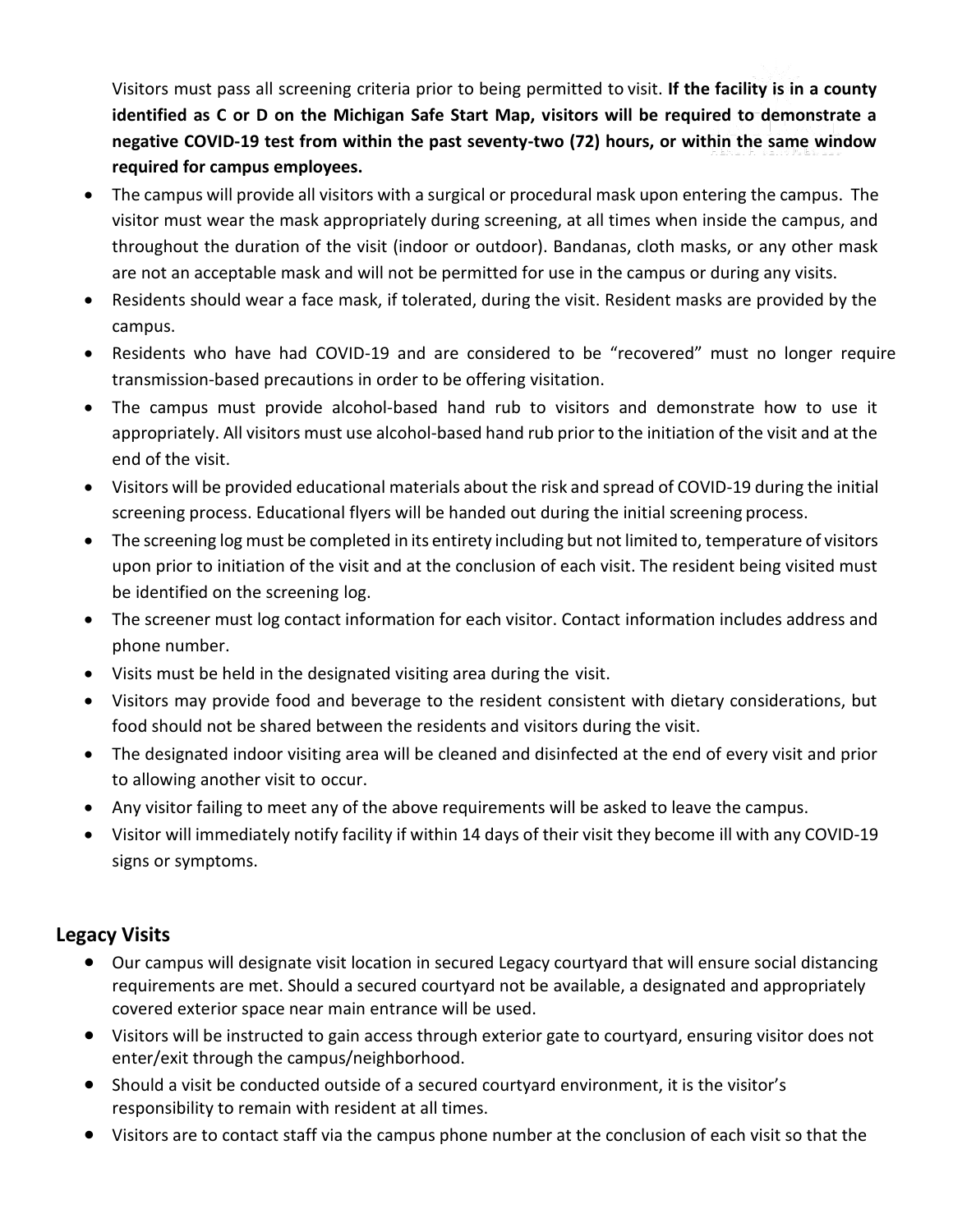resident can be escorted back to his/her residence.

• Our screener will provide visitors with the campus phone number at the initial screening

### **How to Schedule a Visit**

- To schedule a visit, you must call our campus between the hours of 8am and 5pm, Monday through Friday.
- Visits will be scheduled on a first come, first served basis.
- Visit dates and times will be based on schedule availability.
- Visits may occur between 8am to 11am and from 1pm to 6pm. Our campus will not host more than 2 visits per hour.
- Visits may be limited to 1 visit per week in order to accommodate all of our family visit requests.
- Families may be permitted more than one visit per week if there is excess schedule availability and as determined at our campus team's discretion.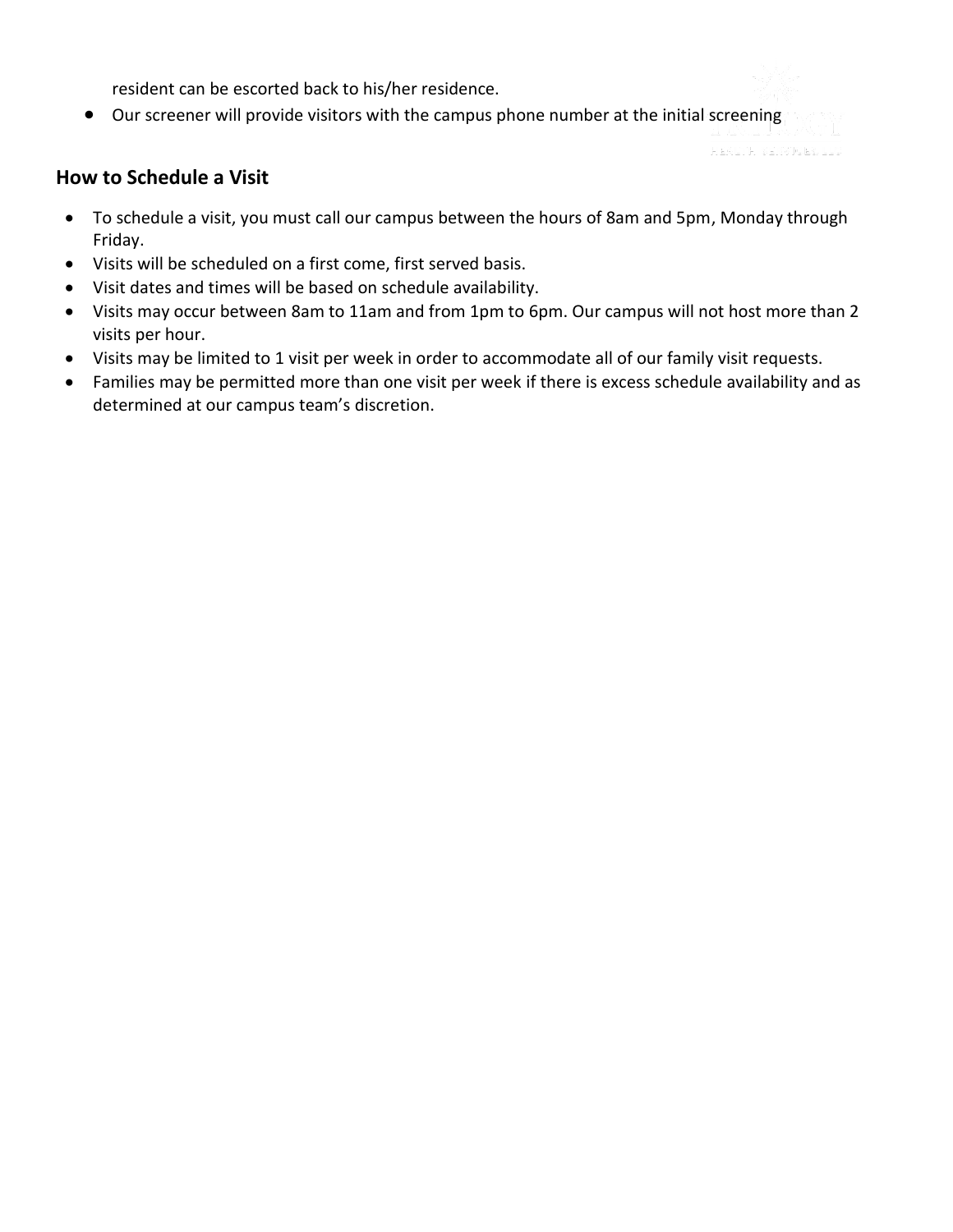

# **Criteria for Trilogy Senior Living Communities to Offer Outdoor Visitation**

- The facility has had no new facility-onset COVID-19 cases in the past fourteen (14) days among residents or staff.
- Outdoor visitation will be suspended should the campus have more than 5 active COVID-19 residents at any given time, or if the county positivity rate is ten percent (10%) or greater.

*Please note that the campus reserves the right to suspend visits to our campus at any time due to the fluid nature of the pandemic.*

#### **Visit Details**

- Outdoor visits pertain to both **Assisted Living** and **Health Center** residents.
- Visits must take place **outside** in our designated visiting area.
- Visitors must be 12 years of age or older. Visitors with children ages 12 to 17 must be able to manage them, and children must wear a face mas during the entire visitation. Special family circumstances warranting children under the age of 12 can be approved by individual facilities.
- A resident may not have more than 2 visitors at a time.
- All visitors and residents must be screened before their visit. Everyone must meet our screening criteria in order to participate in a visit.
- Ourscreening log must be completed in its entirety including but not limited to, temperature of residents and visitors upon prior to initiation of the visit and at the conclusion of each visit. The resident being visited must be identified on the screening log.
- **Visitors and residents MUST maintain social distancing at all times and must refrain from hugging, kissing, touching, sharing food, drink or otherwise engaging in behavior that is not compliant with the CDC's social distance guidance.**
- Visitors must bring and wear their own masks. Masks may be surgical, procedural, or cloth. Bandanas are not an acceptable mask for these visits.
- Our campus will educate visitors on additional PPE use requirements for visitors beyond a face covering, if any. Our campus will supply the visitor with any required additional PPE. Visits will not be denied based on a visitor not having the additional PPE required by the facility.
- Residents who are able to, should wear a face mask during the visit. Resident masks are provided by the campus.
- Our designated outdoor visit space will be cleaned and disinfected at the end of every visit and prior to allowing another visit to occur.
- Both visitors and residents should sanitize hands prior to initiation of the visit and upon conclusion of the visit.
- Residents who have had COVID-19 must no longer require transmission-based precautions.
- Visits must be held in the designated visiting area during the visit.